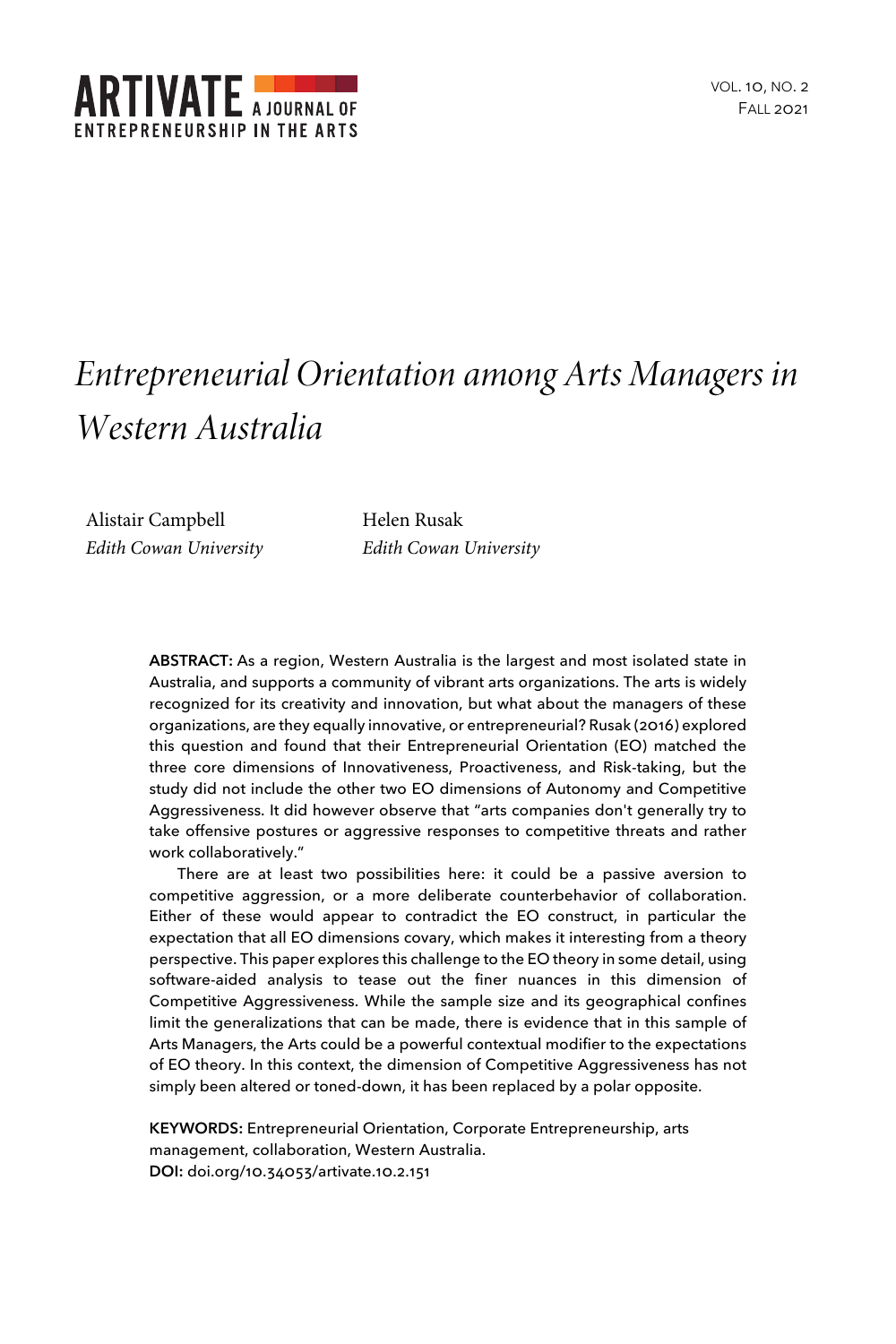# **Introduction**

This article follows on from a previous study focused on Western Australia which found that arts managers exhibit many of the traits of entrepreneurial managers (Rusak, 2016). This pilot study used the established construct of Entrepreneurial Orientation (EO) but explored only the three most salient dimensions of innovativeness, risk-taking, and proactiveness, given the context of Corporate Entrepreneurship (Rauch et al., 2009), and found clear indications of entrepreneurship among arts managers.

While this result would not surprise those who are familiar with arts managers and their organizations, the article also suggested that unlike entrepreneurs, managers in the arts are more likely to collaborate instead of competing with each other. Collaboration, however, runs counter to the fuller EO construct, which expects that entrepreneurial companies will compete aggressively to win their space in the market. Lumpkin & Dess (1996) express it as: "the distinct idea of 'beating competitors to the punch,' suggested by Miller's (1983) definition of an entrepreneurial firm." They also note that this EO dimension "was highly correlated with entrepreneurship across all levels of risk."

Rusak's (2016) article sought to identify the presence and extent of entrepreneurship, but the suggestion of cooperation rather than competition challenges the EO theory—a challenge that remains untested, since this was outside the focus of that study.

This research will therefore extend to all five dimensions of EO to get a better overall perspective, and to identify whether certain of these EO dimensions stand out or are perhaps less frequently observed in the specific context of arts management. In particular, competitive behavior will be explored in more detail (Hughes-Morgan, Kolev, McNamara, 2018), as will its possible contrast with collaboration. To increase the depth and rigor of this study, a softwarebased thematic analysis (Campbell, 2020) will be employed to help tease out the finer details in the data.

# Research Aim and Objectives

The aim of this research can therefore be stated as:

To explore the behavior of arts managers in established arts organizations in terms of the five dimensions of Entrepreneurial Orientation as well as the extent to which this behavior agrees with the conventional expectations of an Entrepreneurial Orientation.

The objectives are then:

- To examine all five dimensions of EO in the context of arts organizations using software-based thematic analysis
- To determine the relative presence of each of the five EO dimensions
- To examine the EO dimension of Competitive Aggressiveness among arts managers, in particular its substitution with collaboration as suggested in previous research

• To compare the behavior of arts managers with the expectations of the EO theory Before continuing to the analysis section of the article, the following sections provide some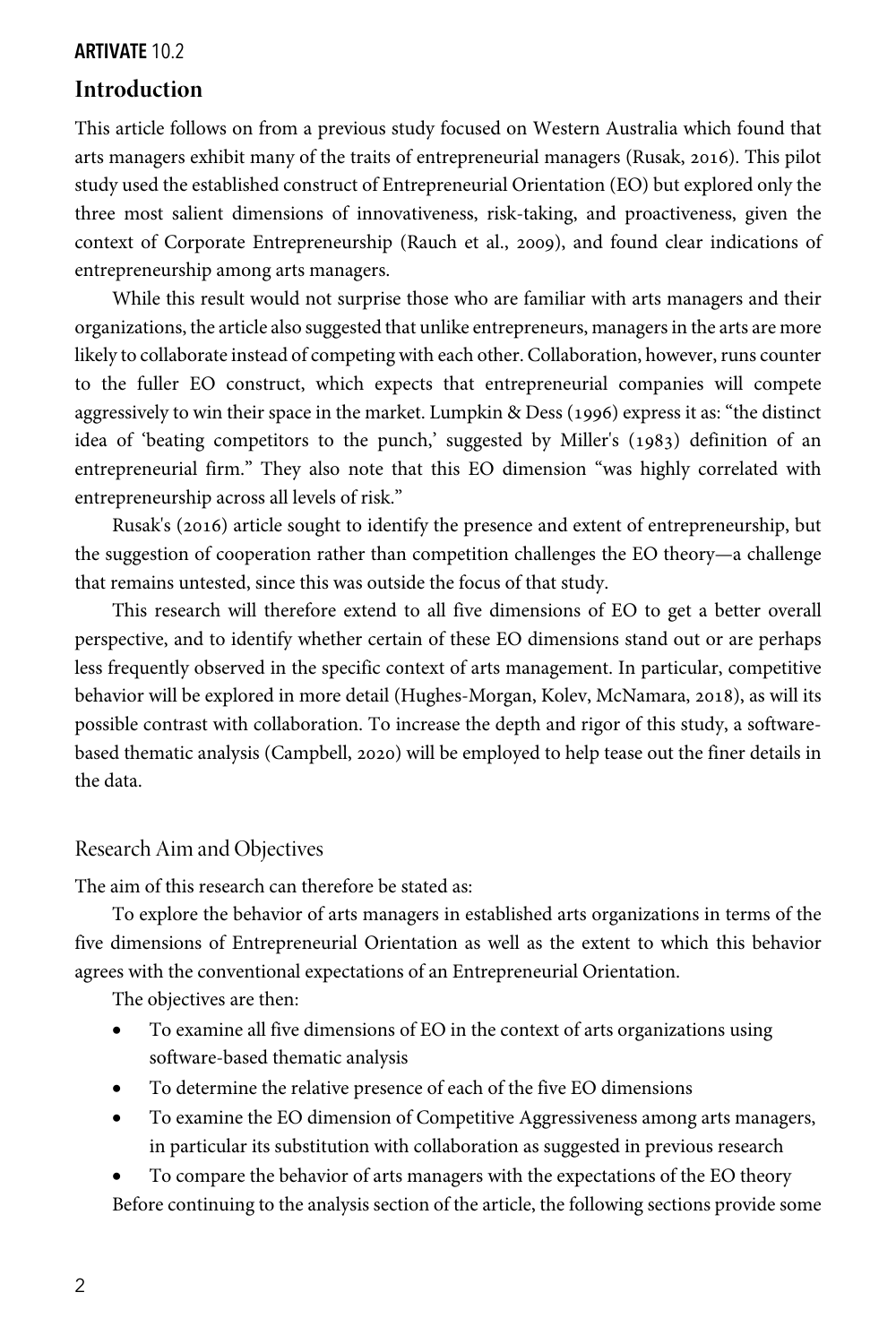contextual background to the research project.

#### Entrepreneurial Orientation

In the field of entrepreneurship, Entrepreneurial Orientation (EO) has become a useful and well-established construct. Anderson, et al. (2015) summarize it thus:

Entrepreneurial orientation (EO)—a firm's strategic posture towards entrepreneurship—has become the predominant construct of interest in strategic entrepreneurship research.

EO has been used to identify entrepreneurial activity across a range of contexts (Dess & Lumpkin,  $2005$ ; Lumpkin & Dess, 1996, 2001), and its underpinning construct has five dimensions: Autonomy, innovativeness, risk-taking, proactiveness, and Competitive Aggressiveness (Covin, Green, & Slevin, 2006; Dess & Lumpkin, 2005; Morris et al., 2011; Rauch, Wiklund, Lumpkin, & Frese, 2009). Within these five dimensions are three core dimensions originally posited by Miller (1983): innovativeness, risk-taking, and proactiveness. These three dimensions were later extended (clarified) by Lumpkin & Dess (1996) to include the dimensions of Autonomy and Competitive Aggressiveness.

#### Arts Management and Cultural Entrepreneurship

Arts management and Cultural Entrepreneurship are different in that the latter creates new businesses that are centered around art and culture, while the former begins to emerge as the organizations grow and mature. The two concepts, however, start to overlap when considering the Entrepreneurial Orientation of arts managers. Rather than focusing on the artists being managed (who are undoubtedly innovative and creative), the focus of this research is on the managers themselves and the ways in which they are creative and innovative as they manage and grow the organization.

Corporate Entrepreneurship (CE) is also known as intrapreneurship or corporate venturing and differs only in the organizational context where managerial innovation and creativity are observed. While entrepreneurship typically refers to the creation of a new venture or startup, CE involves innovating within the strictures of an established organization (Morris, Kuratko, & Covin, 2011). It therefore provides a bridging framework within which to investigate these twin concepts of arts management and cultural entrepreneurship. This echoes the observation by Konrad, et al. that "it may be necessary to act managerially to overcome established structures in an arts organization, whether new or old, or in a small or mediumsized enterprise. . . [which] calls for integration of entrepreneurial and managerial thinking in the context of arts and culture"  $(2018, p. 3)$ .

In this study, the aim is to examine the management of established arts organizations and to explore the extent to which arts managers display an entrepreneurial flair in their management style. The aspect of entrepreneurship is certainly in focus, but the topic is also firmly located in management. This is distinct from either the creative startup arts company or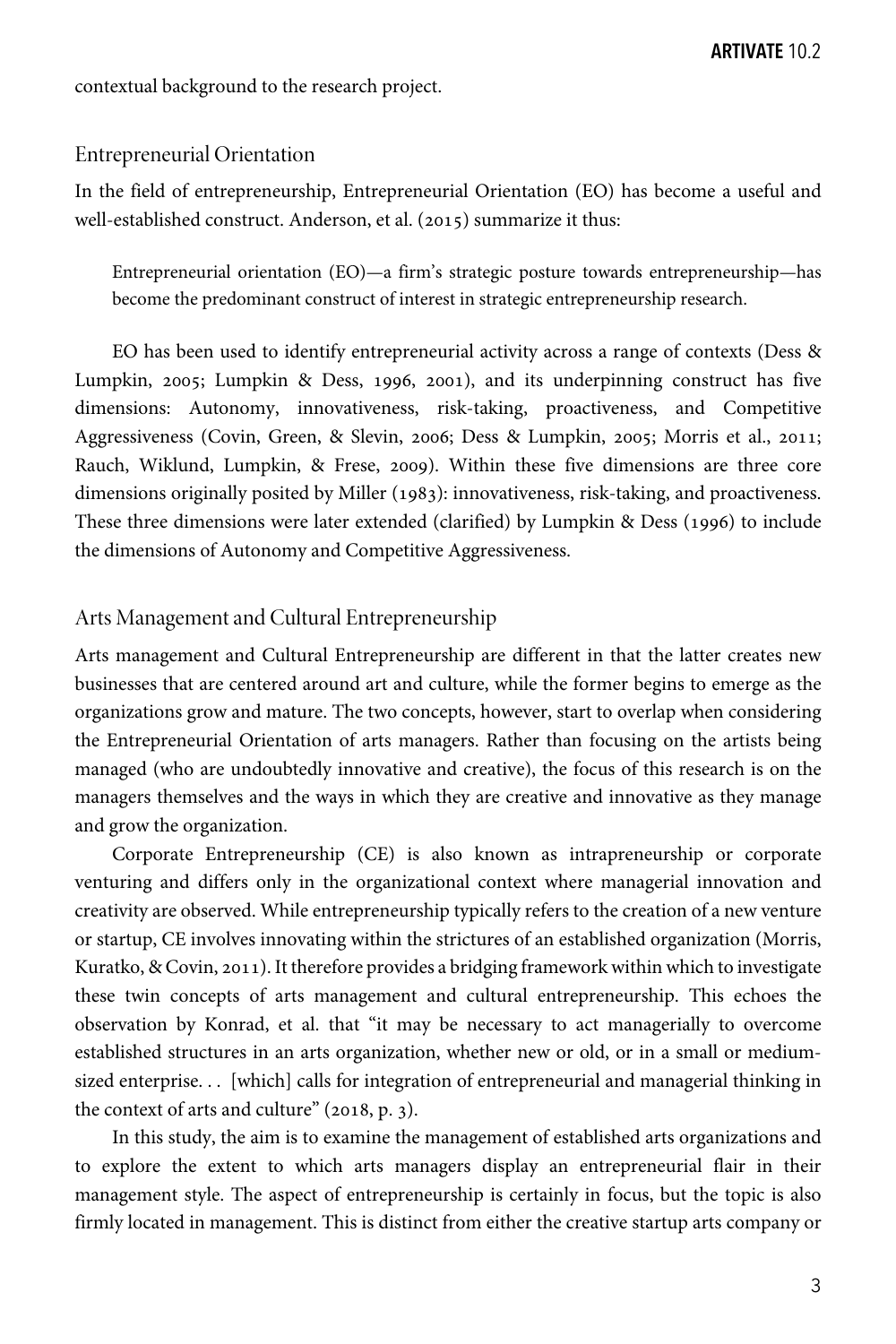the creativity and innovation that is evident in a range of art forms, not least in the performing arts.

Introducing the concept of entrepreneurship is not new in the arts, as the creation of art is an act of innovation in itself. A new work of art or even the remounting of an old work in a new context is an act of "creative destruction" (Schumpeter,  $1942$ ) and while artists may not be thinking in an economic paradigm, arts managers, in bringing the work to public attention, may well be. Discussions of entrepreneurship have entered the arts marketing discourse with a focus upon the role of creativity and innovation (Fillis & Rentschler, 2005; Konrad et al., 2018; Rentschler, 1998, 2001, 2002; Rentschler, Radbourne, Carr, & Rickard, 2002). Throsby (2010) highlights the importance of entrepreneurial rhetoric associated with the economies of the creative industries, and the economies of creative industries have become the focus of arts policies, with the emphasis on new technologies, creativity, and innovation (Aageson, 2008; Charles & Franco, 2000; Florida, 2000, 2004, 2006, 2018; Landry, 2012; Leadbeater, 1999). Arts entrepreneurship literature and courses on how to promote oneself as an artist are abundant (Beckman & Essig, 2012; Hausmann, 2010; Henry, 2007) with the entire journal *Artivate* and associated conferences dedicated to entrepreneurial theory and practice.

Thus, while the role of entrepreneurship is becoming increasingly important in the discussion of arts leadership and strategy (Bilton & Cummings, 2010; Brown & Palantine, 2004; Colbert, 2003; Hagoort, 2003; Hagoort & Kooyman, 2011; Preece, 2011), the concept of entrepreneurship within the arts is still ubiquitous and colloquially understood, and to focus it academically, it is important to use well-established theoretical frameworks. EO and CE are therefore useful extant constructs in the literature that help delimit the research boundaries effectively.

# Context of the Research

In addition to introducing the terms *cultural entrepreneurship* and *arts management* as defined above, the context of this research is more clearly delineated by separating out the management functions in arts organizations and disaggregating them from the more creative or entrepreneurial functions that are also found in arts organizations.

Arts entrepreneurship can be considered as consisting of four main functions:

- The creation of a work of art
	- o This requires creativity, skill, talent, practice, dedication, insight, and many other things; incorporates collective activity (Becker, 1982)
- The creation of a new business venture in the arts
	- o This is entrepreneurship, also termed new venture creation
	- o Particularly in the arts, this could include social or cultural entrepreneurship, where value creation and business success are not simply measured in dollar-terms
- The management of an established arts organization
	- o Requires experience and training in traditional management skills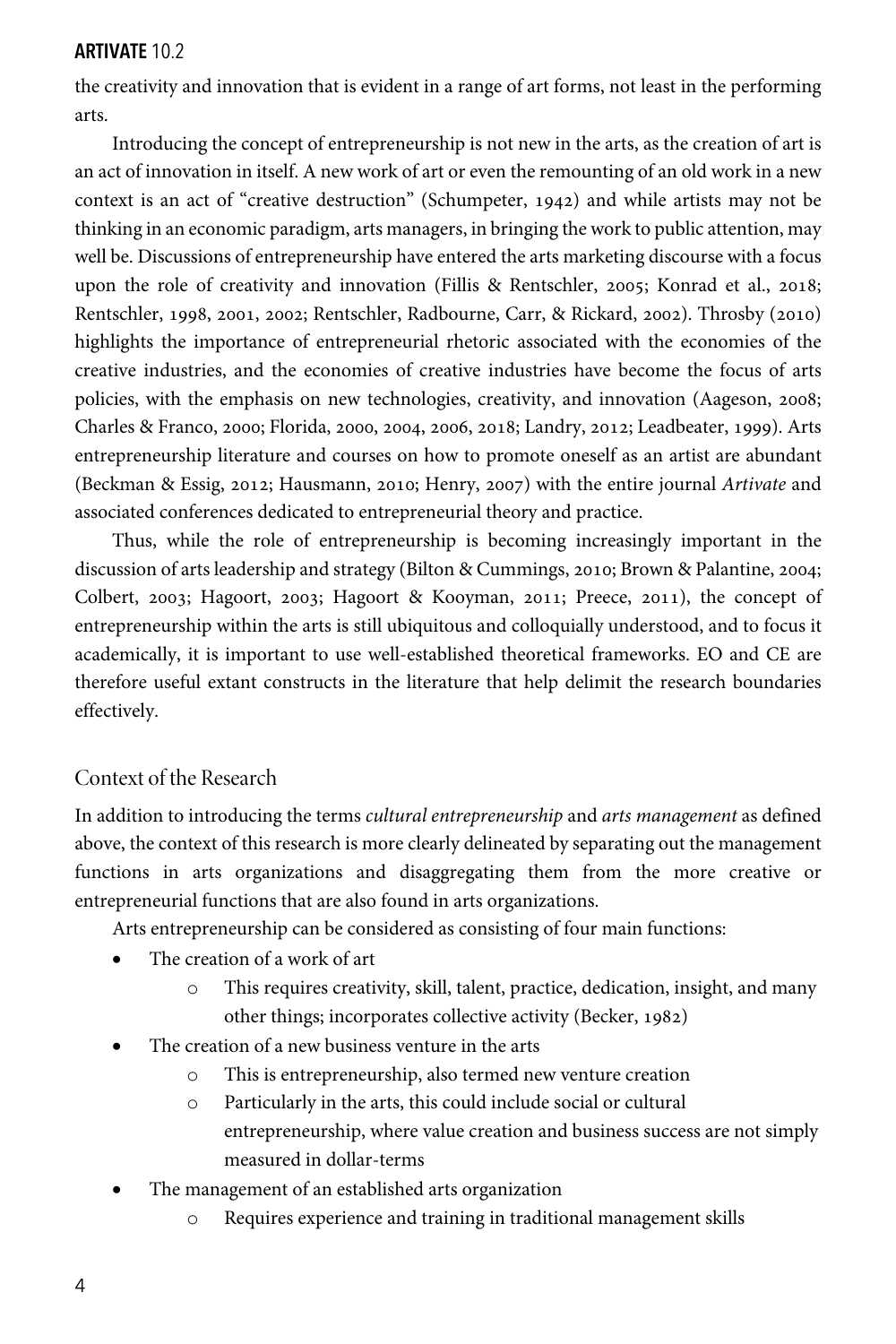- o Management skills: accounting, marketing, economics, legal, organizational behavior, funding, communication, digital skills, management theory, etc.
- o This function also requires an appreciation of (passion for) the arts
- An Entrepreneurial Orientation to the management of an established arts organization
	- o This goes beyond good management, and requires innovative approaches
	- o It requires entrepreneurial management approaches, but within the confines of an established organization
	- o This the field of Corporate Entrepreneurship (intrapreneurship)
	- o Only this function is the focus of this research

The term *established arts organization* locates this paper firmly in the field of Corporate Entrepreneurship and also helps to place the creation of either a new arts venture or the creation of a new work of art outside the research focus.

## The Research Sample

The organizations for this research were chosen using purposive sampling, to select expert views across the diversity of arts management activity in Western Australia (WA), with a range in size and role to reflect the cultural landscape of this state. Those selected for the study were senior managers of established companies in WA who had held influential positions in the arts for more than two decades. Being key arts managers, these subjects not only contribute the richness of their own personal experiences, but their outlooks are also to some extent an aggregate of the views of the many organizations, roles, and stakeholders with whom they interact. The leaders represented have considerable influence within the WA arts scene, and their years of national and international experience in major arts roles range from twenty to thirty years. A fuller description of the research cohort is provided in the appendix at the end of the article.

Prior to working in the organizations mentioned in the appendix, members of the sample group have also had previous experience in a range of other organizations including: Perth Festival, West Australian Symphony Orchestra, State Government of WA, Australia Council for the Arts, Ausdance, Australian Business Arts Foundation, Australian, and Yirra Yaakin, to name a few. They have worked as arts-industry leaders in the areas of management, advocacy, business development, corporate relations, cultural policy, and orchestra experience. The longstanding nature of the arts organizations above also fits within the context of Corporate Entrepreneurship for this study.

The in-depth interviews were semistructured and lasted thirty to forty minutes each. Ethics approval for the research was provided by ECU ethics committee and the participants were required to provide informed consent. Information provided to interviewees outlined the process and topic of the research, which was defined as Corporate Entrepreneurship in WA arts organizations. It also outlined the research aim, which was to identify what innovations may be occurring in arts management in WA to overcome challenges faced by arts managers. The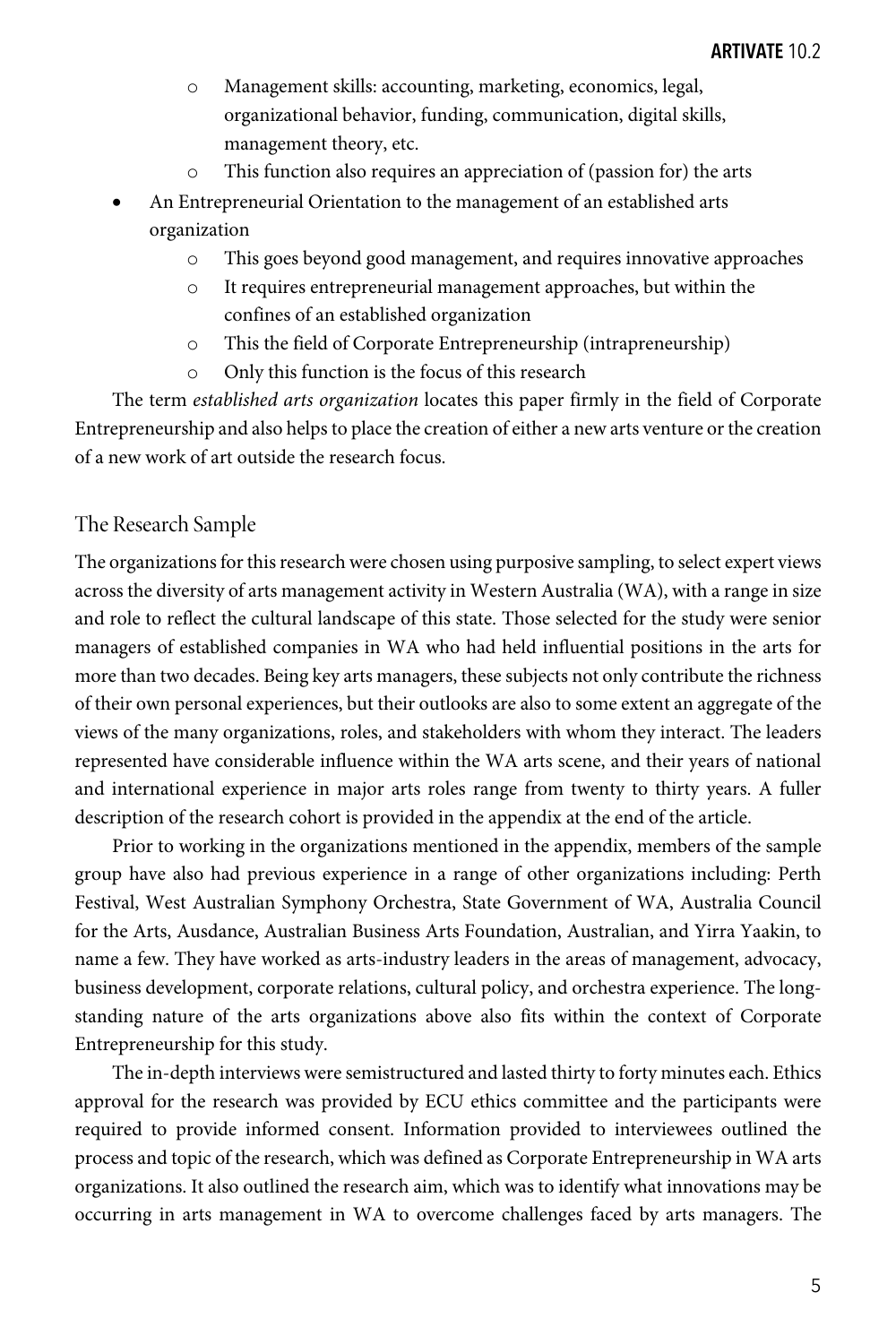participants were offered the opportunity to review transcripts for accuracy and ultimately provided only minor corrections. They were also offered the opportunity to remain anonymous or to withdraw at any stage; all agreed to be identified with no participant withdrawing. The data was gathered for a conference paper and publication, and the participants were informed that the data would provide the basis for future research.

At this stage, it is important to reiterate that it is the creativity and innovation of arts managers being explored, as distinct from the creativity and innovation of the performers they manage. Again, the focus of this study is the entrepreneurial behavior of the managers, which needs to be clearly delineated from the artistic process inherent in the arts.

# **Analysis**

The researchers created a searchable database containing full transcripts of the in-depth interviews, for a total of thirty-seven pages of transcripts and nearly twenty thousand words. Using NVivo' software, they analyzed the database for the presence of the five EO dimensions, also using the software to assess the extent to which each dimension was represented in the text..

To properly identify the dimensions of EO, clear and unambiguous definitions of each are required. These are summarized in Table 1.

| Dimension             | Definition                                                                                  |  |  |
|-----------------------|---------------------------------------------------------------------------------------------|--|--|
| Autonomy              | Independent action by an individual or team aimed at bringing forth a business concept      |  |  |
|                       | or vision and carrying it through to completion.                                            |  |  |
| <b>Innovativeness</b> | A willingness to introduce newness and novelty through experimentation and creative         |  |  |
|                       | processes aimed at developing new products and services, as well as new processes.          |  |  |
|                       |                                                                                             |  |  |
| <b>Proactiveness</b>  | A forward-looking perspective characteristic of a marketplace leader that has the           |  |  |
|                       | foresight to seize opportunities in anticipation of future demand.                          |  |  |
| Competitive           | An intense effort to outperform industry rivals. It is characterized by a combative posture |  |  |
| aggressiveness        | or an aggressive response aimed at improving position or overcoming a threat in a           |  |  |
|                       | competitive marketplace.                                                                    |  |  |
| <b>Risk-taking</b>    | Making decisions and taking action without certain knowledge of probable outcomes;          |  |  |
|                       | some undertakings may also involve making substantial resource commitments in the           |  |  |
|                       | process of venturing forward.                                                               |  |  |

**Table 1**. Dimensions of Entrepreneurial Orientation

Sources: Covin, J. G. & Slevin, D. P. 1991. A conceptual model of entrepreneurship as firm behavior. *Entrepreneurship Theory and Practice* 16(1): 7–24; Lumpkin, G. T. & Dess, G. G. 1996. Clarifying the Entrepreneurial Orientation construct and linking it to performance. *Academy of Management Review* 21(1): 133–172; Miller, D. 1983. The correlates of entrepreneurship in three types of firms. *Management Science* 29: 770–791.

During the analysis itself, more complete explications, which have several paragraphs on each EO dimension, were used to calibrate each meaning more rigorously. Based on the founding EO literature (Lumpkin & Dess, 1996, 2001; Miller 1983; Covin, Green, & Slevin, 2006; Dess & Lumpkin, 2005; Morris et al., 2011; Rauch, Wiklund, Lumpkin, & Frese, 2009),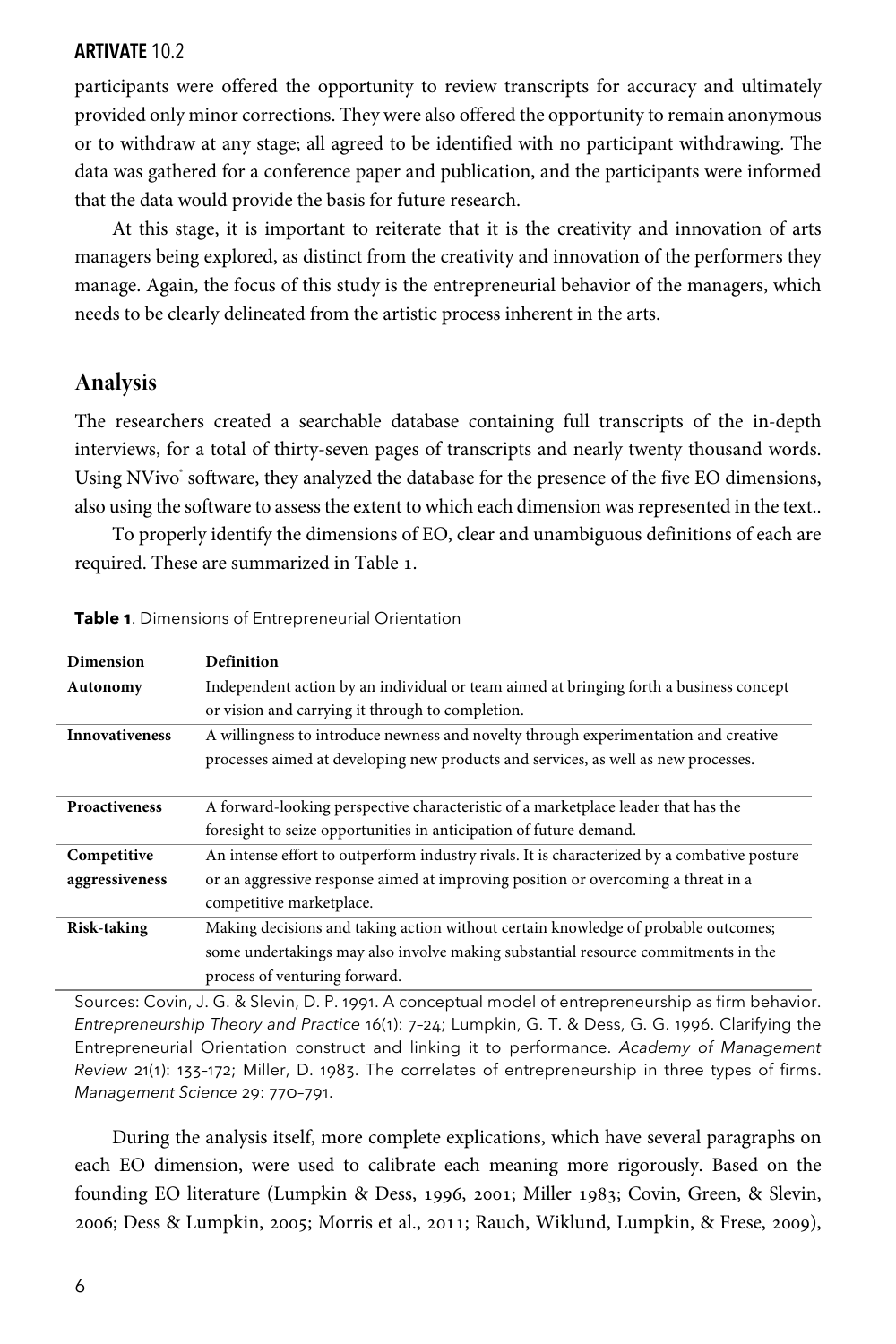short summary descriptions of each EO dimension are extracted below.

## The Five EO Dimensions

#### **Autonomy**

The freedom of individuals and teams to exercise their creativity and explore promising ideas. It is the independent action that is key here, which includes the ability and the will to be selfdirected. These are actions that are free of stifling organizational constraints and show an independent spirit that drives initiatives through to completion. Sometimes it can be observed as organizational support for new ideas or just the freedom to think and do things differently without undue organizational intrusion.

### **Innovativeness:**

Innovativeness engages in and supports new ideas, novelty, experimentation, and creative processes that may result in new products or services. Innovations can be quite radical, or less so, but all innovations embody a departure from existing practices and transcend the current state of the art.

## **Risk-taking**

Risk has various meanings, such as: venturing into the unknown, committing assets, or borrowing heavily. All of these embody a sense of uncertainty and could be personal risk, social risk, or psychological risk. The essence of this EO dimension is that one is taking action, seizing an opportunity, despite the very real possibility that the outcome will not be successful, but always with the entrepreneurial hope that it will in fact succeed.

## **Proactiveness**

The focus here is on taking initiative and anticipating future trends and developments. It is useful to consider the opposite behavior, being *reactive*, where only when things change does the manager take action. In contrast, entrepreneurial proactiveness looks at the future of the organization and its environment, and then puts in plans and actions to reduce potential risks and, more importantly, take advantage of anticipated future developments.

#### **Competitive Aggressiveness**

This EO dimension describes an aggressive stance and intense competition. Competitive aggressiveness means intensely challenging competitors in order to outperform industry rivals. This may be head-to-head confrontation, entering a market that a competitor has identified, or lowering prices as a competitive challenge. There is also a willingness to use unconventional methods of competing, such as analyzing and targeting a competitor's weaknesses.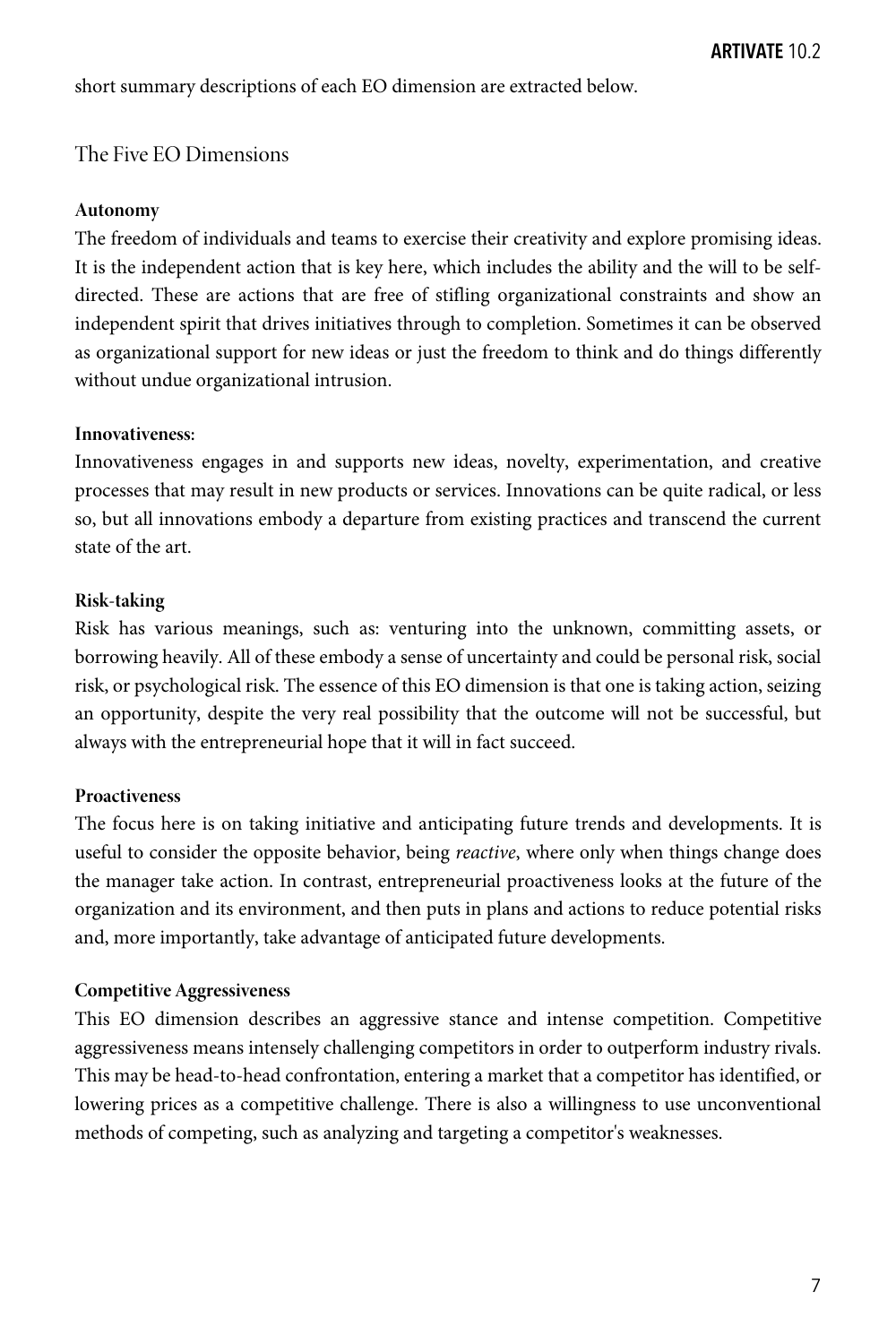# Identifying EO Dimensions in the Data

The detailed definitions of the five EO dimensions (Lumpkin & Dess, 1996, 2001; Rauch et al., ) were used to identify possible passages that matched the theme of the particular EO dimension being sought. Once NVivo had identified all potential passages associated with a particular dimension, the researchers then sifted through all the identified passages to determine whether the software had properly identified an appropriate passage. This involved careful checking of the context of the passage in the transcript and critically examining the meaning against the applicable EO definition (Campbell, 2020).

If the passage was found to be a match with the EO dimension being sought, it was coded (marked) within the document and stored in what NVivo® identifies as *nodes* (or themes). While this approach to thematic analysis is simpler than other forms, the convenience and efficiency of software markup does not affect the rigor of thematic analysis since the researcher's critical judgement is still central to the process.

After all the applicable passages had been identified and coded, five nodes were thus created from the data, each containing a number of passages that aligned with the five individual dimensions of Entrepreneurial Orientation.

# Relative Significance of Each EO Dimension

Shortly after the paradigmatic article on EO was published (Miller 1983), it was generally accepted that the dimensions of EO would covary—so in a given context, all dimensions would be observed as equally high, or all would be low (Stetz, Howell, Stewart, Blair, & Fottler, 2000). However, Rauch et al. (2009) later highlighted the possibility that contextual factors may modify the relative significance of specific EO dimensions. In that paper ,they examined firm size, industry context, and national culture in an attempt to identify possible contexts that might modify individual EO dimensions.

Given the possibility of contextual modifiers, the relative significance of the  $5$  nodes identifying the various EO dimensions in this qualitative database is now examined. The results are shown in table  $2$  below.

| Node                  | Passages | <b>Interviewees</b> |                  |
|-----------------------|----------|---------------------|------------------|
| Autonomy              | 10       |                     | less significant |
| <b>Innovativeness</b> | 60       | 6                   | very significant |
| <b>Risk-taking</b>    | 21       | 4                   | significant      |
| <b>Proactiveness</b>  | 15       |                     | significant      |
| Competitive           | 4        | 3                   | not significant  |
| Aggressiveness        |          |                     |                  |

**Table 2**. The five dimensions of Entrepreneurial Orientation

The column labeled "Passages" indicates the number of passages that fit the definition of each EO dimension. As it shows, Competitive Aggressiveness is very much less prevalent than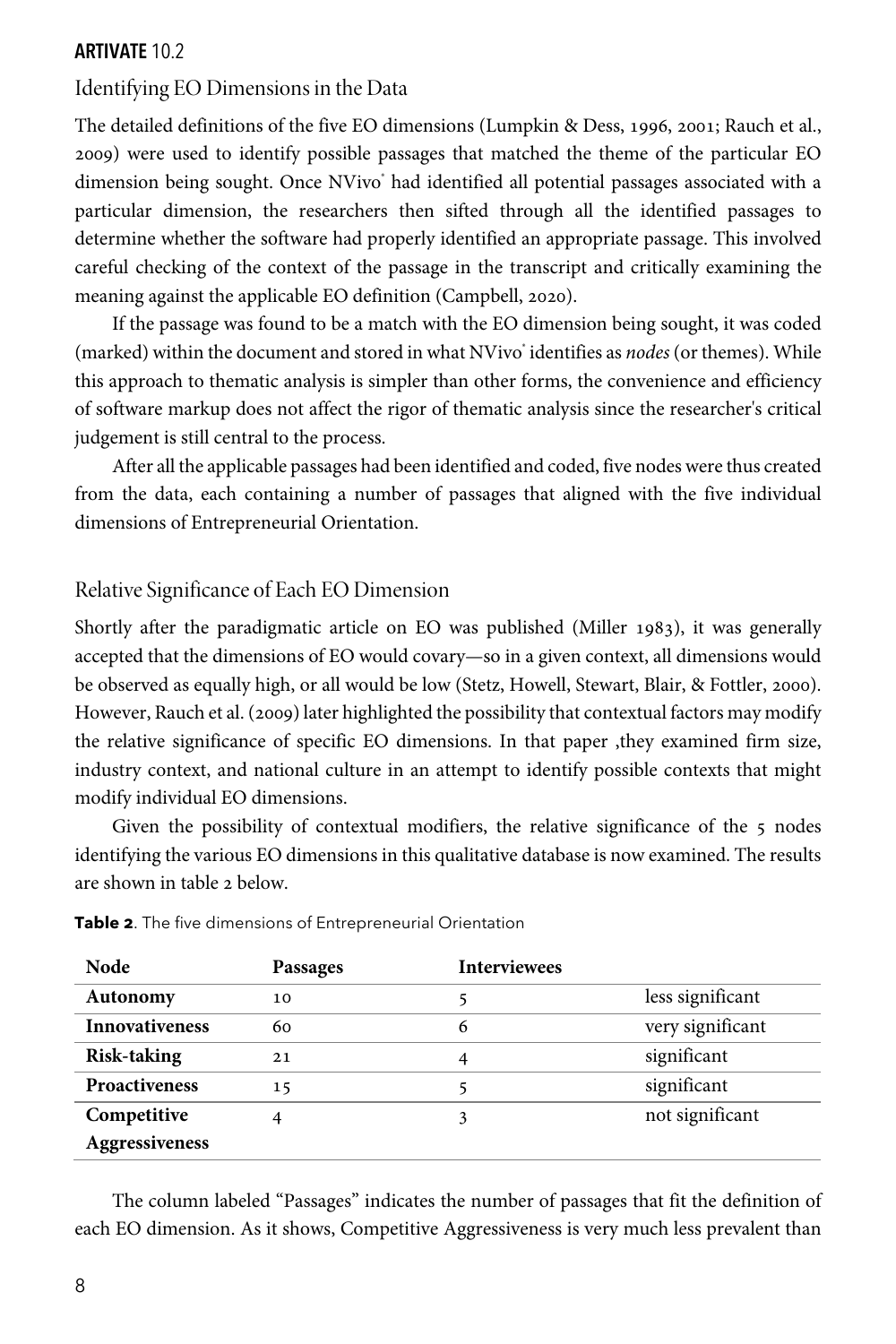any of the other EO dimensions. This result is in strong agreement with notions suggested by Rusak's (2016) research and is a compelling indicator that the arts-management context modifies the EO landscape quite significantly. Autonomy is the next-least prevalent dimension, and the restrictive nature of a Corporate Entrepreneurship environment would be a contributor to this result. Both of these findings will be discussed in more detail later.

The next column labeled "Interviewees" indicates how many of the interviewees mentioned that particular EO dimension. So, for example, four of the interviews mentioned the EO dimension of risk-taking across a total of twenty-one passages. This provides a further indicator of the relative significance of the EO dimensions. Graphing the two columns in table 2 helps to illustrate the significance of all the EO dimensions relative to each other, as shown in chart 1.



The bottom left corner of the chart shows few passages and few interviewees mentioning the EO dimension and therefore represents weak support from the database. In contrast, those in the top right corner show strong representation from the data—there are many passages representing those EO dimensions and many of interviewees have mentioned them. Relative significance therefore increases diagonally from bottom-left (lesser significance) to top-right (higher significance) on the chart (Campbell, 2020).

From the compact representation of the results in Chart 1 it is clear that Competitive Aggressiveness is not well represented when compared to the other EO dimensions. In contrast, Innovativeness is unmistakably a dimension that stands out from the rest, showing a strong prevalence among these arts managers.

Overall, most of the EO dimensions are prevalent in this database, and importantly the core three—innovativeness, proactiveness and risk-taking—are clearly observed. It is therefore evident that the arts organizations represented by the interviewees display a strong and widespread Entrepreneurial Orientation.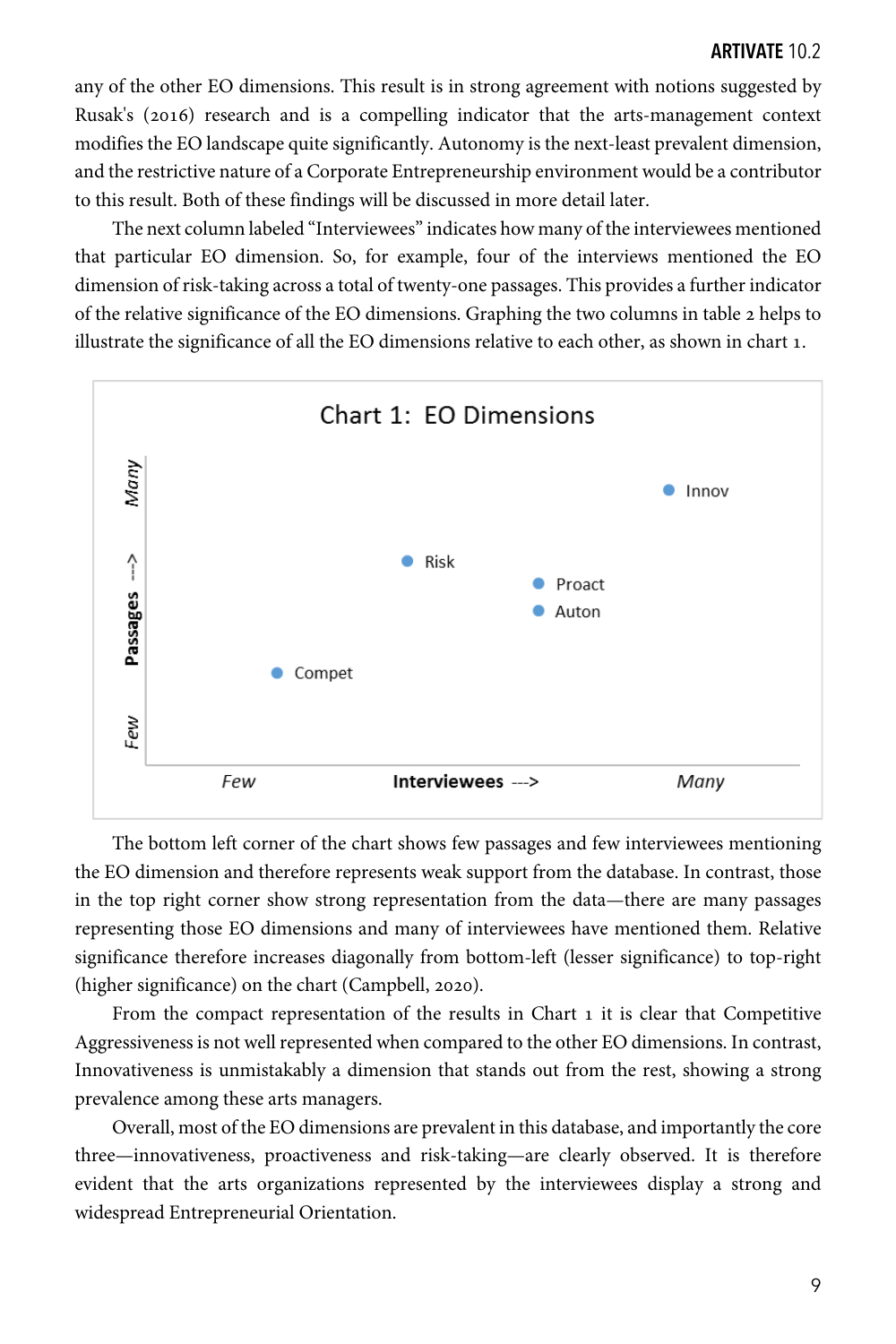## Competitiveness versus Collaboration

Chart 1 indicates that competitiveness appears to be an insignificant factor in managing arts organizations. At first glance, one might be tempted to think that perhaps a number of industries rely on collaboration, which seems to be more prevalent within the arts and finds expression in the many associations, advocacy councils, and affiliations in the arts, especially in the creation of works of art (Becker,  $1982$ ).

However, collaboration among competitors does not accord with normal models of management or entrepreneurship, particularly within the extant construct of EO. Trying to imagine any sort of cooperation and mutual support in the fast-food industry, for instance, quickly makes it clear that arts companies are in a very different relationship with each other. Whereas a ballet company and a nearby theatre company would likely try and coordinate their individual events to avoid a clash, in contrast to this, fast-food outlets would typically go out of their way to compete head-on by co-locating, staging price wars, and generally trying to convince customers that their offering is better than anyone else's. Rusak (2016) observed this difference as "arts companies don't generally try to take offensive postures or aggressive responses to competitive threats and rather work collaboratively." Many authors in the arts have referred to the presence of collaboration in the arts (Becker 1982, Colbert 2003, Konrad et al ) but this is typically during the creation of art, rather than in the management style of organizations.

It is also important to point out that the type of collaboration typically examined occurs among arts companies trying to attract the same kind of customer—someone with an interest in the arts. So this collaboration happens despite them being in competition for the arts-lovers' custom. However, the view appears to be that if someone can be attracted to attending, for instance, a baroque music concert on one evening, they will be more likely (not less) to visit an art gallery on another occasion.

# Additional Analysis—Collaboration within the Arts

In order to explore this atypical collaborative behavior a bit further, a second phase of thematic analysis was conducted on the same qualitative database. This time it was to discover whether there was empirical evidence that the interviewees directly mentioned this sort of collaborative practice, or whether it was simply that competitiveness was very seldom mentioned. In other words, was there simply a passive absence of competitive aggression, or was there a more active presence of collaboration? It is important to make this distinction, as active collaboration would indicate a significant difference between arts organizations and the expectations of conventional competitive entrepreneurship.

To reexamine the qualitative database, the researchers again selected suitable search words that might identify passages in the transcripts that indicated collaborative behavior specifically.

While examining possible passages for collaborative activity, it quickly became apparent that there was a lot of collaboration going on, but that some of it concerned collaboration with corporate donors and private sponsors. This sort of collaboration with funding organizations,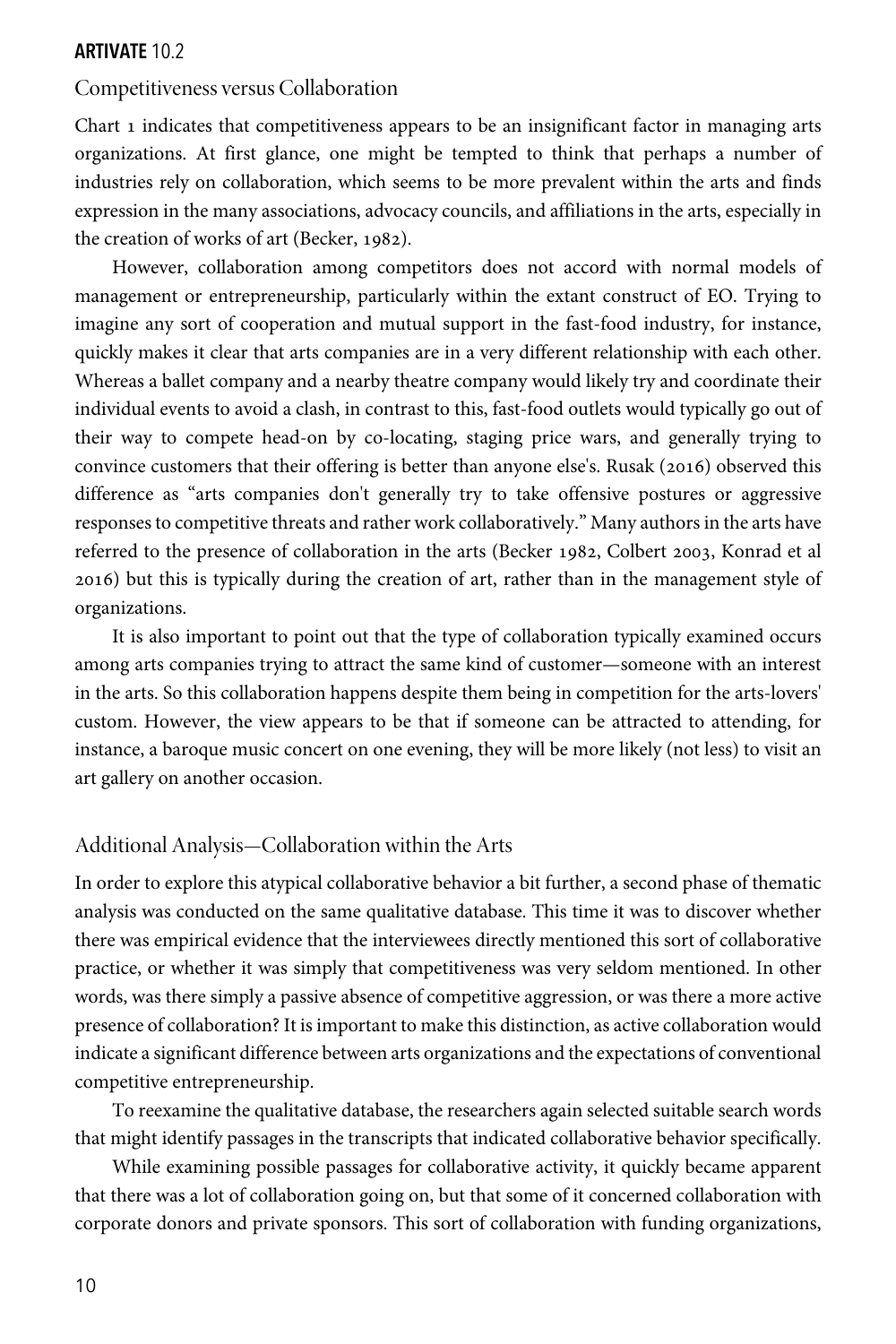banks, and so on is typical of any business, and this is not the sort of collaboration that is of interest for this specific aspect of the research. It therefore became necessary to narrow the concept of collaboration so that it made sense in this particular research context.



The rationale for seeking out collaborative activity here, was to contrast it with the EO dimension of Competitive Aggressiveness (Hughes-Morgan, Kolev, and McNamara 2018) to determine whether this dimension would set arts organizations apart from the rest. The focus in this second part of the analysis, however, was to contrast collaborative behavior with the EO dimension of Competitive Aggressiveness and to seek out possible evidence of collaboration among arts companies competing for the same customers. As explained above, in essence, these arts companies are competing for the same dollar from someone interested in the arts. The evidence being sought, is that they choose to collaborate, rather than to compete aggressively against each other for that dollar (as EO theory expects).

With this definitional distinction clarified, the search for collaborative activity among arts companies in the database resumed. As before, each passage identified by NVivo was critically examined to see if it matched the meaning—in this case "collaboration among competing arts companies." Those that matched were coded into a new node called *collaboration*.

In all, twenty-one passages identified the type of collaboration among arts companies that was being sought. Significantly, all the interviewees mentioned this theme as well, and the previous chart is now redrawn to include this second-phase result. As is evident in chart 2 below, this places the new node, *collaboration*, on par with all of the EO dimensions that were found to be significant, and even ahead of some.

In the context of the EO construct, this is an unusual finding, and one that therefore differentiates these entrepreneurial arts managers from entrepreneurial managers found in other industries, so a careful examination and discussion is called for.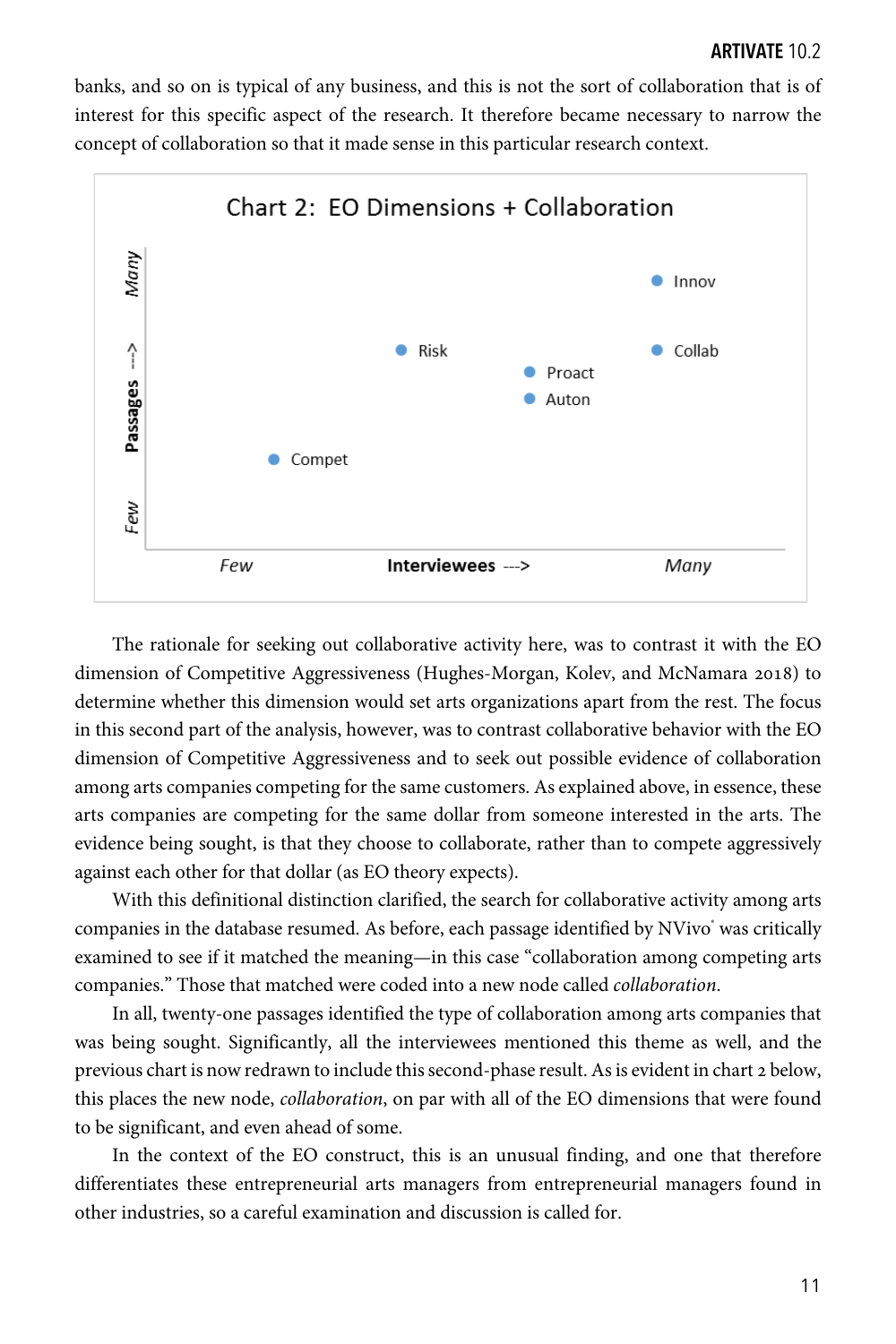# **Discussion of Results**

In analyzing the question of an overall Entrepreneurial Orientation among arts managers in Western Australia, the resounding verdict is *yes*—there is a distinct entrepreneurial flavorto the way these arts managers operate their established organizations. They are innovative, proactive, and autonomous risk-takers. The results showed a pervasive confirmation of the EO construct among the interviewees, albeit some dimensions of EO were less significantly represented than others. EO itself is a robust construct, tried-and-tested over decades of research in diverse contexts, and therefore a reliable instrument on which to base this positive verdict (Rauch et al., 2009, Anderson, et al 2015).

Governments at all levels—local, state, and federal—go to great lengths to support entrepreneurial activity in their regions, and the benefits are widely acknowledged (e.g. Luke, Verreynne, & Kearnis 2007). The economic benefits are readily observed in two broad areas, namely wealth-creation and growth (Throsby 2010). Wealth-creation results in employment and increased living standards, and this applies to arts organizations as much as any other business context. However, for arts organizations, the concept of growth goes beyond the financial aspects such as revenue and profit and includes a range of nonfinancial or social benefits. The arts industry is well-recognized for the value it brings to society (e.g. Florida, 2000, 2004, 2006, 2018) and in terms of growth this could be growing the audience for that artform into a new sector, targeting a new demographic, or increasing customer engagement. However, what is not so well-recognized is that arts companies also have the potential to stimulate economic growth in financial terms. Particularly in the economic recovery efforts after the COVID-19 pandemic, governments are looking for ways to stimulate growth and employment, and entrepreneurship is one of the major solutions that has a track record of successful economic growth (Aageson 2008, Throsby 2010, Luke, Verreynne & Kearnis 2007).

While it is not possible to infer from our geographically limited sample that all arts managers are entrepreneurial, casual observation at both national and international levels suggests this may well be true. What we can say, however, is that the findings of this research present the Western Australian government with an opportunity to grow the economy by investing in and supporting the arts in this state. These WA arts organizations are entrepreneurial, and nurturing them would encourage economic growth, bringing with it not only wealth-creation but also growth in nonfinancial societal benefits. In the context of a postpandemic recovery, it could be argued that the social benefits are in fact more important than the financial benefits. Future research will be required to confirm if this Entrepreneurial Orientation is more widespread among arts managers. If that is true, then arts organizations could present all levels of government with an opportunity to simultaneously grow the economy and repair the societal damage resulting from the COVID-19 pandemic.

Finding that these arts managers are entrepreneurial affects both the practicing arts managers and their boards alike. For the boards who oversee and authorize these creative and innovative advances, this is a confirmation that the risks are paying off in new interventions which are keeping the organization viable and in the public eye. For the arts managers, it is a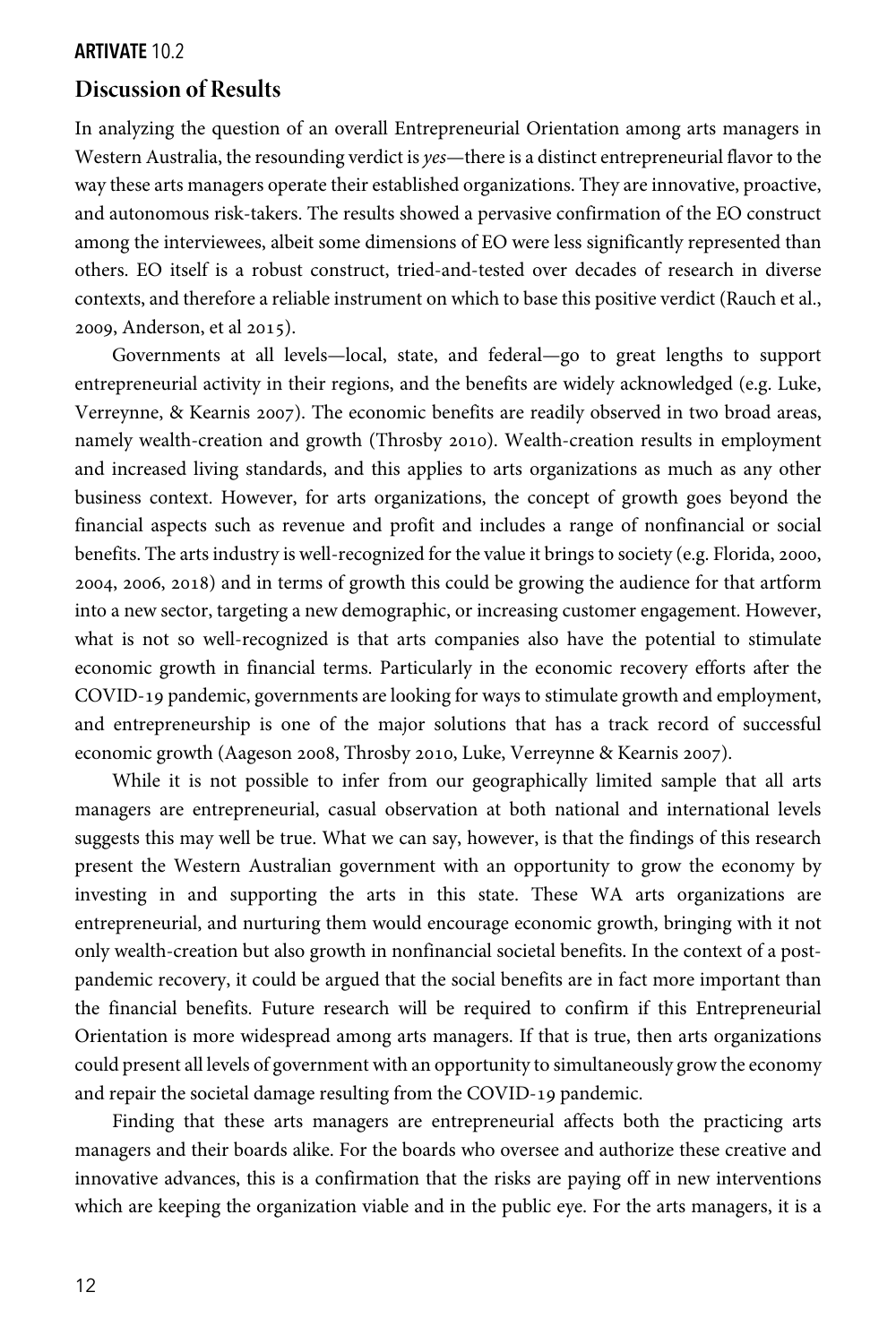validation that they are doing admirably in innovating and managing their organizations creatively, and their skillsets are up there with the world of wealth-creating entrepreneurs. It appears that managing creative people in turn requires a creative and innovative management style—intuitively understandable, and, more importantly, empirically evidenced in this research sample. It was previously noticed that Autonomy has a lower significance when compared to the other EO dimensions, which can be confirmed by looking at the charts. This result can be explained by the corporate context of entrepreneurship in arts management. As noted by Morris, et al. (2011) the corporate environment of an established organization is not always receptive to new creative ideas or innovative changes to the way things are done.

Despite these arts managers fitting the entrepreneurial profile exceptionally well, there is one particular aspect that sets them apart from the mainstream entrepreneurial manager—they collaborate with organizations that could be regarded as their competitors. This is certainly not a trait found among entrepreneurial management styles at all (Kuratko, 2016). There are of course many approaches that encourage collaboration within one particular organization, but collaboration with rivals is certainly not the norm in traditional management or even mainstream entrepreneurship (Dess & Lumpkin, 2005; Lumpkin & Dess, 2001; Rauch et al.,  $2009$ ).

Returning to the four functions of arts managers introduced earlier is useful in this discussion. These functions are:

- The creation of a work of art
- The creation of a new business venture in the arts
- The management of an established arts organization
- An Entrepreneurial Orientation to the management of an established arts organization

This paper focuses on the last of these functions, namely introducing the concept of entrepreneurship into the way an established arts organization is managed, involving risktaking, being proactive, and innovative. The presence of collaboration among arts companies is however a differentiator from the norms of an *Entrepreneurial Orientation* and the EO construct.

In contrast to the entrepreneurship literature, authors who explore the concepts of arts management and cultural entrepreneurship have long embraced collaboration as part-andparcel of the culture within arts organizations. Becker  $(1982)$  laid the groundwork for this, and many authors have since fleshed out these concepts (e.g., Colbert, 2003; Hagoort, 2003; Aageson, 2008; Chong, 2010). This type of collaboration in arts organizations originates as part of the creative functions—those that first create the artform and then the new business venture that will convey the value of the art to the consumer. This concerns the first two functions of arts managers listed above.

The particular focus of this paper is however the business-development function that renews and invigorates the management of established arts organizations. While it is true that in smaller arts organizations these functions may reside in one person (Albinsson, 2019), it is nonetheless helpful to separate them out as distinct functions for the purposes of this discussion,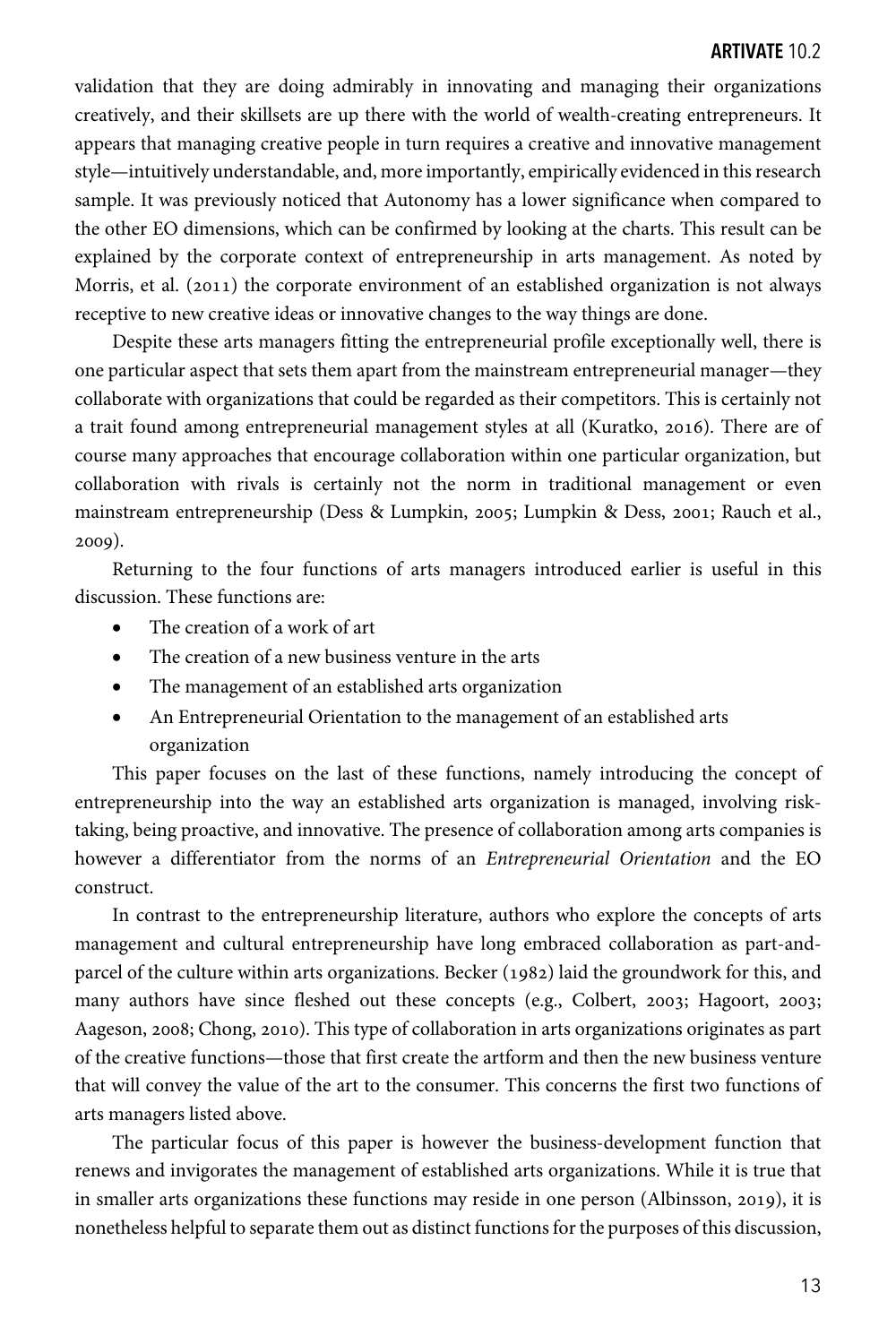in the context of established arts organizations.

Further examining this focus on the entrepreneurially driven collaboration among competing arts organizations, Loots, et al.  $(2018)$  also finds that arts managers collaborate more than their peers in other industries. Their article examines the creative industries in general, and from an economic perspective, but the conclusions are quite similar in many ways to the findings of this research. First, managers in the creative industries certainly do not regard Competitive Aggressiveness as the only option, with cooperation seen as an equally viable option. Second, the article identifies a plausible link between cooperation and a sense of selfconfidence, while a sense of superiority is less likely to be associated with collaboration.

The arts industry is very much a community, and being creative people, arts workers are more inclined to be egalitarian rather than hierarchical (Becker, 1982, Shaw, 2015). Placing this egalitarian milieu within the findings of Loots, et al. (2018) could help explain the preference of arts managers for collaboration rather than competition. In an egalitarian environment, success is more likely to come to those who are self-confident and collaborative, rather than to those with an air of superiority and who choose not to cooperate.

Contextual modifiers were mentioned earlier (Rauch, et al., 2009) and the results of this research find a behavior of collaboration, which is an antithesis to EO's Competitive Aggressiveness. In this way the behavior of these arts managers is a powerful challenge to the theoretical expectations of EO. Rauch, et al. (2009) explored the role of national culture as a possible contextual modifier but did not find this to be significant. They comment that: "specific EO dimensions (such as Competitive Aggressiveness) may be less valid in certain cultural contexts that frown upon high competitiveness" (Rauch, et al., 2009, p.  $779$ ). The findings of our research suggest that it could be the culture within the arts that is the contextual modifier of EO rather than a national culture. Also, the research by Loots, et al.  $(2018)$  raises the possibility of extending this EO modifier to encompass the broader context of the creative industries as a whole.

The same article identified two other contextual modifiers that affect the dimensions of EO. They found that nontechnical firms were less likely to display Competitive Aggressiveness than were technology-based firms. They also found that Competitive Aggressiveness was less prevalent in micro-organizations, which they defined as having fewer than fifty employees. While arts organizations of course use technology in many ways, they could certainly not be classified with firms that are technology-based, typified by those originating in Silicon Valley. Most arts organizations are also a far cry from the large bureaucratic firms that are typically the site of Corporate Entrepreneurship, such as Microsoft or Google. So, arts organizations would appear to match both of these contextual modifiers as well. The diminished presence of competitive aggression among the arts managers interviewed for this research therefore fits well with the findings of Rauch, et al. (2009). Moreover, the antithetic concept of collaboration (with competitors) was found to be a much more prevalent behavior among the arts managers surveyed for this research. Finally, while collaboration certainly differentiates these arts managers in many ways, it is important to reiterate that the core EO construct is very strongly represented in this cohort. So, despite this difference, the overall organizational culture is still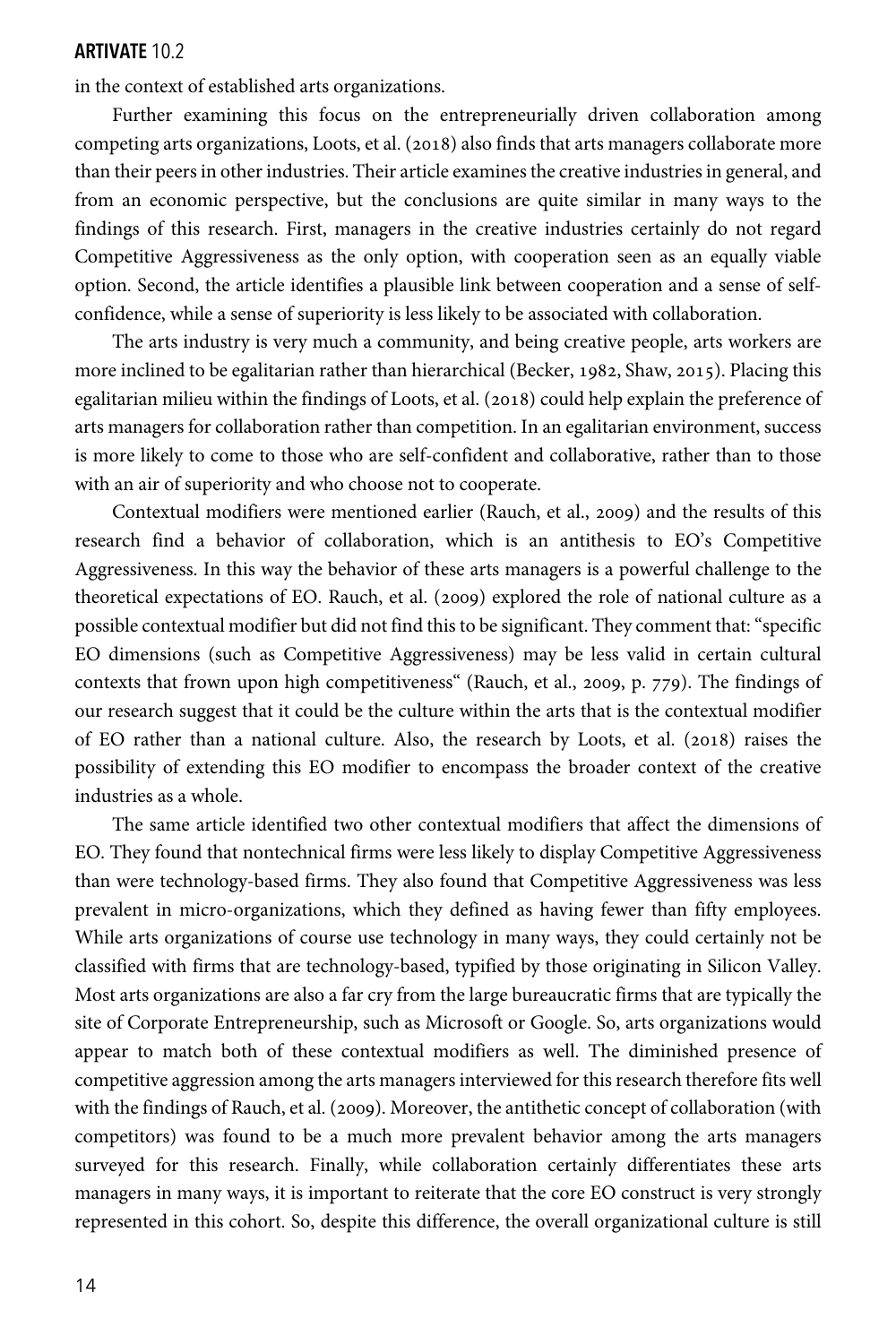fundamentally entrepreneurial.

There are key benefits and significant implications of the Entrepreneurial Orientation among arts managers in this sample from Western Australia, which the authors argue might be applied to general management in any arts organization. Such an orientation goes beyond good management and initiates significant benefits such as business development, economic growth, and wealth-creation. This proactive, initiative-driven, risk-taking approach has an impact on the arts organizations themselves, requiring commitment from the managing boards to uncertain outcomes of creative projects. In terms of the overall concept of Entrepreneurial Orientation, this small sample demonstrates key traits typical of the theoretical construct developed and tested by a significant body of entrepreneurship scholars cited in this paper. However, the one exception in their entrepreneurial behavior was their inclination to collaborate with one another, despite competing for the same scarce dollar. This tendency was found among all of those surveyed, and thus presents a fundamental challenge to one of the key five dimensions of EO, namely Competitive Aggressiveness. This is a significant finding and a clear distinction from the paradigm of the commercial entrepreneur whose motive is profitdriven, and for whom the literature on EO has identified the centrality of Competitive Aggressiveness. The fact that this dimension is missing from the analysis of this sample warrants further investigation on whether this is unique to the sample or a more general feature of EO in the arts and creative sector. Questions surrounding the collaborative nature of the industry despite the scarcity of resources, particularly in a society after COVID—which has ravaged the industry—require further investigation.

# **Conclusion**

This article has explored the presence of an Entrepreneurial Orientation among arts managers in Western Australia and found it to be a well-embedded behavior among the key arts managers polled for this research. So, alongside the creativity and innovation evident in the people they manage, these arts managers display, to a high degree, a distinct form of creativity and innovation in their management style. The added dimension of collaboration within the arts managers' skillset is a novel and differentiating behavior, and one that could be valuable in managing the arts and perhaps other industries.

While the sample size and its geographical confines limit the generalizations that can be made, there is solid evidence that in this sample of arts managers, the extant theory of Entrepreneurial Orientation is presented with a fundamental challenge to one of its key five dimensions. Specifically, we found that the dimension of Competitive Aggressiveness has not simply been altered or toned-down in this context, it has been replaced by a polar opposite collaboration among competitors in the arts space.

The presence of collaborative behavior by arts managers could be important for a range of stakeholders. For arts organizations, their managers, and their boards, it is useful to know that while this does not fit the typical entrepreneurial profile of competitiveness, in the arts this is not only acceptable but an important behavior in driving the success of an organization. To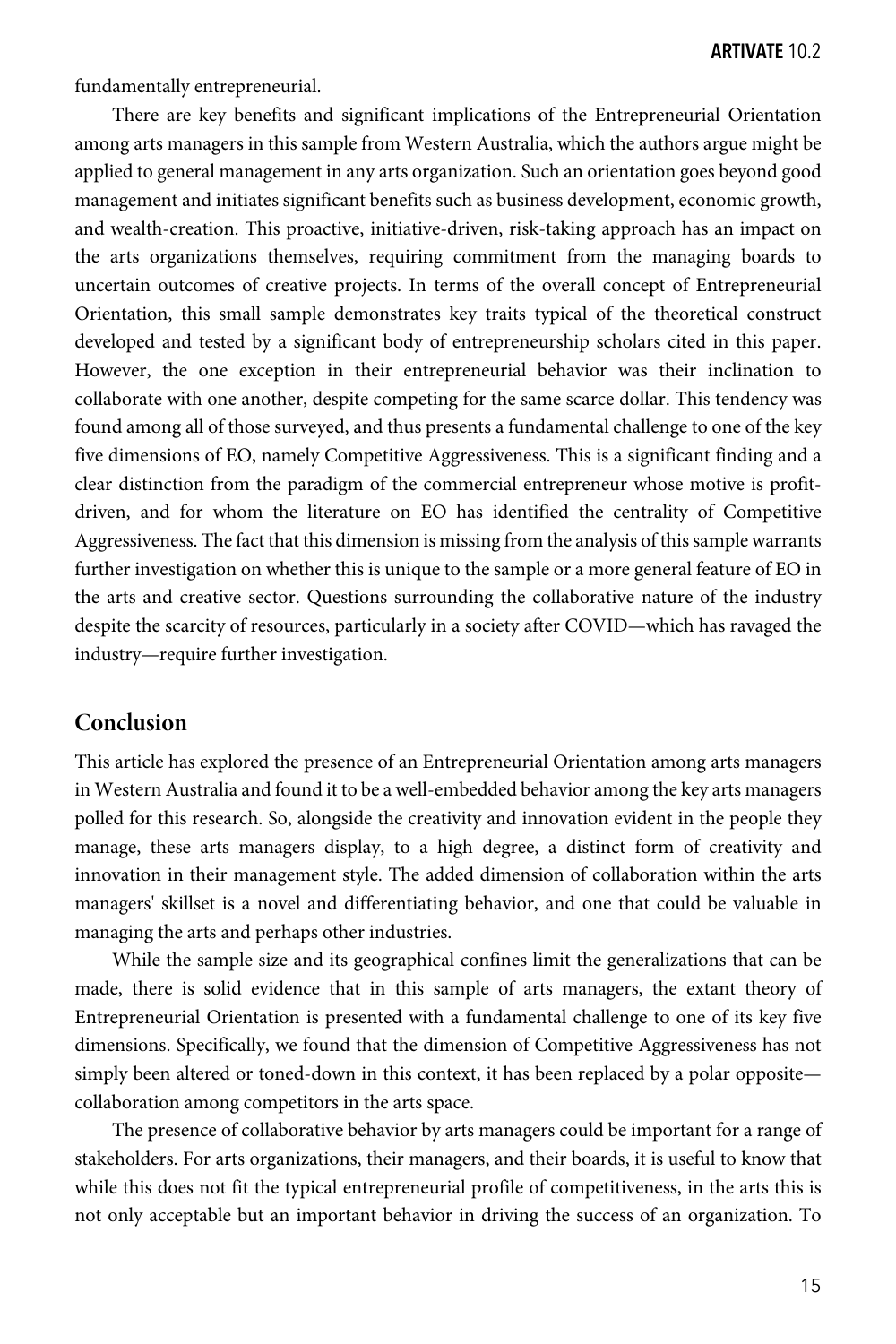management and entrepreneurship scholars, collaboration among competitors in the same industry is likely to be an interesting quirk at least, and possibly worthy of further research and investigation.

The low prevalence of Autonomy is perhaps also something for arts organizations to consider. After all, this result is somewhat expected in an environment of Corporate Entrepreneurship, which is typified by long-standing policies, procedures, and habits (Morris, et al., 2011). So, are the current policies and procedures still valid, or do they need to move on with the times? Does the arts manager have sufficient Autonomy and organizational support when new initiatives are floated? Is the board itself being proactive in generating new ideas, or suggesting novel means of delivering their art form? These sorts of forward-looking questions will support the entrepreneurial arts manager in achieving success for the organization to the benefit of all concerned.

There is certainly scope for future research, first in extending this study beyond its geographical context, second in expanding the study to other creative industries, and third to increase the scope of factors that are distinctive to the management of the arts. Overall, the results provide useful insights for both academics and practitioners who inform and support the arts organizations that so enrich and inspire cultural environments. These arts managers and their organizations are entrepreneurial and therefore help to grow economies. This is a valuable contribution by the arts not often recognized as part of the innovation and entrepreneurship that creates wealth and adds new employment to the economic landscape.

So while this is certainly a case of Entrepreneurial Orientation being identified in arts management, rather than finding the competitive aggression expected by extant models of entrepreneurship, there is a twist—we find a culture of collaboration among arts organizations, despite competing for the same arts-lover's dollar.

#### *References*

- Aageson, T. H. (2008). Cultural entrepreneurs: Producing cultural value and wealth. *Cultures and Globalization: The Cultural Economy, 2*, 92.
- Albinsson, S. (2019). Sing it out loud! The entrepreneurship of SME opera enterprises in Scandinavia. *International Journal of Entrepreneurship and Small Business, 37*, 4
- Anderson, B., Kreiser, P., Kuratko, D., Hornsby, J., & Eshima, Y. (2015). Reconceptualizing Entrepreneurial Orientation. *Strategic Management Journal*, *36*, 1579–96
- Becker, H. S. (1982). *Art worlds*. University of California Press.
- Beckman, G. D., & Essig, L. (2012). Arts entrepreneurship: A conversation. *Artivate: A Journal of Entrepreneurship in the Arts, 1*(1), 1–8.
- Bilton, C., & Cummings, S. (2010). *Creative strategy: Reconnecting business and innovation*. Wiley.
- Brown, R., & Palantine, D. (2004). *Performing arts entrepreneurship*. Palatine.
- Byrnes, W. J. (2014). *Management and the arts* (5th ed.). Focal Press.
- Campbell, A. J. (2020). Let the data speak: Using rigour to extract vitality from qualitative data. *Electronic Journal of Business Research Methods, 18*(1), 1–15
- Charles, L., & Franco, B. (2000). *The creative city*. Comedia.
- Chong, D. 2010. *Arts management* (2nd ed.). Routledge.
- Colbert, F. (2003). Entrepreneurship and leadership in marketing the arts*. International Journal of Arts Management*, *6*(1), 30–39.
- Covin, J. G., Green, K. M., & Slevin, D. P. (2006). Strategic process effects on the Entrepreneurial Orientation–sales growth rate relationship. *Entrepreneurship Theory and Practice*, *30*(1), 57–81.
- Dess, G. G., & Lumpkin, G. T. (2005). The role of Entrepreneurial Orientation in stimulating effective corporate entrepreneurship. *The Academy of Management Executive*, *19*(1), 147–156.
- Fillis, I., & Rentschler, R. (2005). Using creativity to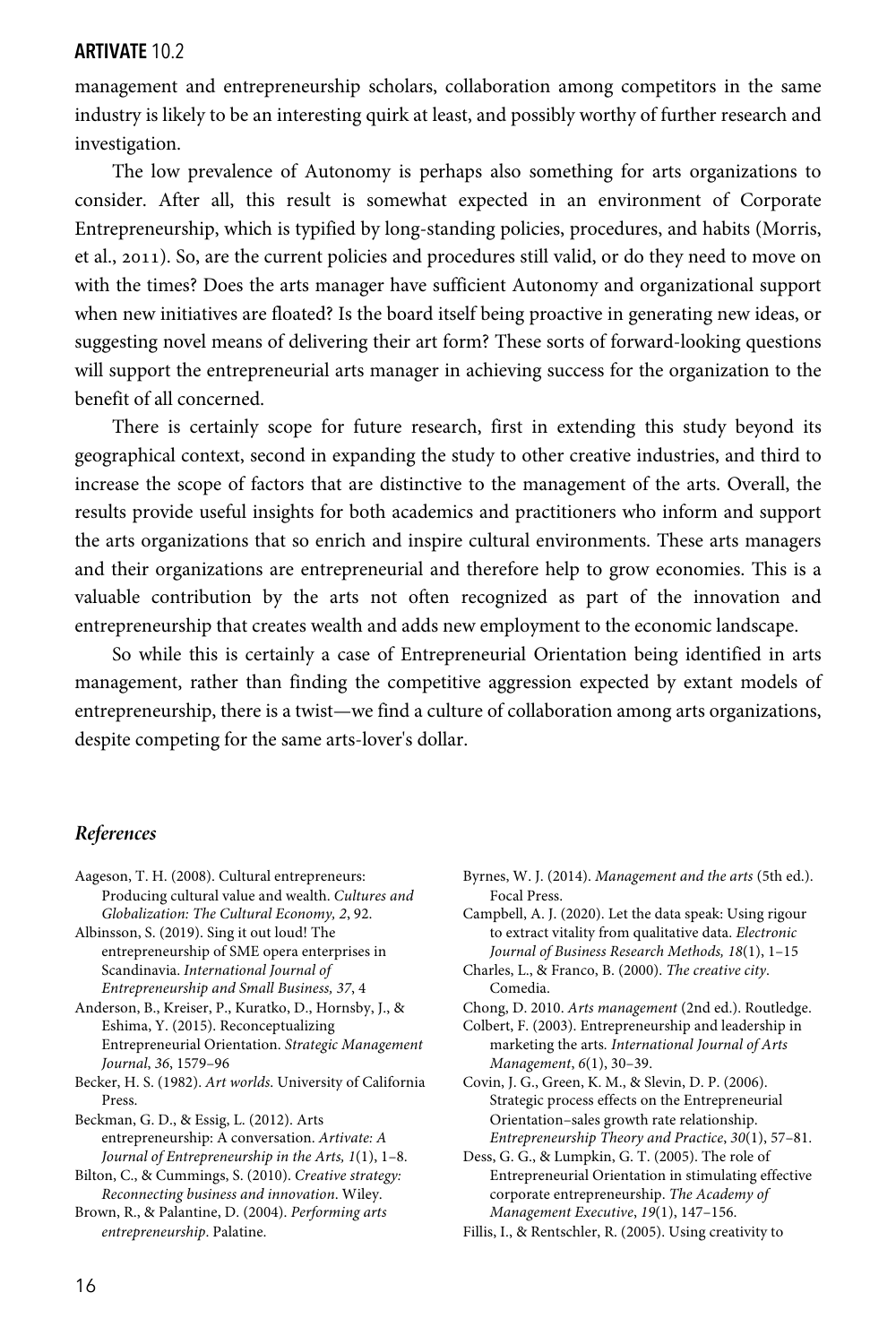achieve an entrepreneurial future for arts marketing. *International journal of nonprofit and voluntary sector marketing*, *10*(4), 275–287.

Florida, R. (2000). Competing in the age of talent: Quality of place and the new economy. Prepared for the RK Mellon Foundation, Heinz Endowments, and Sustainable Pittsburgh.

http://creativeclass.com/rfcgdb/articles/Competing\_i n\_the\_Age\_of\_Talent.pdf

Florida, R. (2004). *The rise of the creative class and how it's transforming work, leisure, community and everyday life* (paperback ed.). Basic Books.

Florida, R. (2006). The flight of the creative class: The new global competition for talent. *Liberal Education*, *92*(3), 22–29.

Florida, R. (2018). New urban crisis: *How our cities are increasing inequality, deepening segregation, and failing the middle class—and what we can do about it*. Basic Books.

Hagoort, G. (2003). *Art management: Entrepreneurial style*. Eburon Uitgeverij BV.

Hagoort, G., & Kooyman, R. (2011). On the principles of cultural entrepreneurship: Balancing between imagination and financial profit. In C. Ortega Nuere (Ed.), *New challenges of cultural observatories* (pp. 91–132). Bilbao: University of Duesto.

Hausmann, A. (2010). German artists between Bohemian idealism and entrepreneurial dynamics: Reflections on cultural entrepreneurship and the need for startup management. *International Journal of Arts Management*, *12*(2), 17–29.

Henry, C. (2007). *Entrepreneurship in the creative industries: An international perspective*. Edward Elgar Publishing.

Hughes-Morgan, M., Kolev, K., & McNamara, G. (2018). A meta-analytic review of competitive aggressiveness research. *Journal of Business Research*, *85*, 73–82

Konrad, E. D., Moog, P., & Rentschler, R. (2018). Special issue: Cultural entrepreneurship and new arts management. *International Journal of Arts Management*, *20*(2), 3–5.

Kuratko, D. F. (2016). *Entrepreneurship: Theory, process, and practice*. Cengage Learning.

Landry, C. (2012). *The art of city making*. Routledge.

Leadbeater, C. (1999). *Living on thin air: The new economy*. Penguin Books Ltd.

Loots, E., Cnossen, B., & van Witteloostuijn, A. (2018). Compete or cooperate in the creative industries? A quasi-experimental study with Dutch cultural and creative entrepreneurs. *International Journal of Arts Management*, *20*(2).

Luke, B., Verreynne, M-L., Kearnis, K. (2007) Measuring the benefits of entrepreneurship at different levels of analysis. *Journal of Management & Organization*, *13*, 312–330.

Lumpkin, G. T., & Dess, G. G. (1996). Clarifying the Entrepreneurial Orientation construct and linking it to performance. *Academy of management Review*,

*21*(1), 135–172.

Lumpkin, G. T., & Dess, G. G. (2001). Linking two dimensions of Entrepreneurial Orientation to firm performance: The moderating role of environment and industry life cycle. *Journal of Business Venturing*, *16*(5), 429–451.

Miller D. (1983). The correlates of entrepreneurship in three types of firms. *Management Science, 29*, 770– 791.

Morris, M. H., Kuratko, D. F., & Covin, J. G. (2011). *Corporate entrepreneurship & innovation* (Third ed.). Cengage Learning.

Preece, S. B. (2011). Performing arts entrepreneurship: Toward a research agenda. The *Journal of Arts Management, Law, and Society*, *41*(2), 103–120.

Rauch, A., Wiklund, J., Lumpkin, G. T., & Frese, M. (2009). Entrepreneurial orientation and business performance: An assessment of past research and suggestions for the future. *Entrepreneurship Theory and Practice*, *33*(3), 761–787.

Rentschler, R. (1998). Museum and performing arts marketing: A climate of change. *The Journal of Arts Management, Law, and Society*, *28*(1), 83–96.

Rentschler, R. (2001). Entrepreneurship: From denial to discovery in nonprofit art museums? (Working Paper PONC98). Queensland University of Technology. https://eprints.qut.edu.au/50517/

Rentschler, R. (2002). *The entrepreneurial arts leader: Cultural policy, change and reinvention*. University of Queensland Press.

Rentschler, R., Radbourne, J., Carr, R., & Rickard, J. (2002). Relationship marketing, audience retention and performing arts organisation viability. *International Journal of Nonprofit and Voluntary Sector Marketing*, *7*(2), 118–130.

Robinson, P. B., Stimpson, D. V., Huefner, J. C., & Hunt, H. K. (1991). An attitude approach to the prediction of entrepreneurship. *Entrepreneurship Theory and Practice*, *15*, 13–31.

Rusak, H. (2016). Corporate Entrepreneurship in the arts in Western Australia. *The Journal of Arts Management, Law, and Society*, *46*(4), 153–163.

Schumpeter, J. (1942). *Creative destruction. Capitalism, socialism and democracy*, 825.

Shaw, D. Z. (2015). *Egalitarian moments: From Descartes to Rancière*. Bloomsbury Publishing.

Stetz, P. E., Howell, R., Stewart, A., Blair, J. D., & Fottler, M. D. (2000). Multidimensionality of entrepreneurial firm-level processes: Do the dimensions covary? *Frontiers of Entrepreneurship Research*, 459–469. http://fusionmx.babson.edu/entrep/fer/XXXV/XXX VA/XXXVA.htm

Throsby, C. D. (2010). *The economics of cultural policy.* Cambridge University Press.

**Cover Image Credit**: Photo by Werner Du Plessis on Unsplash.